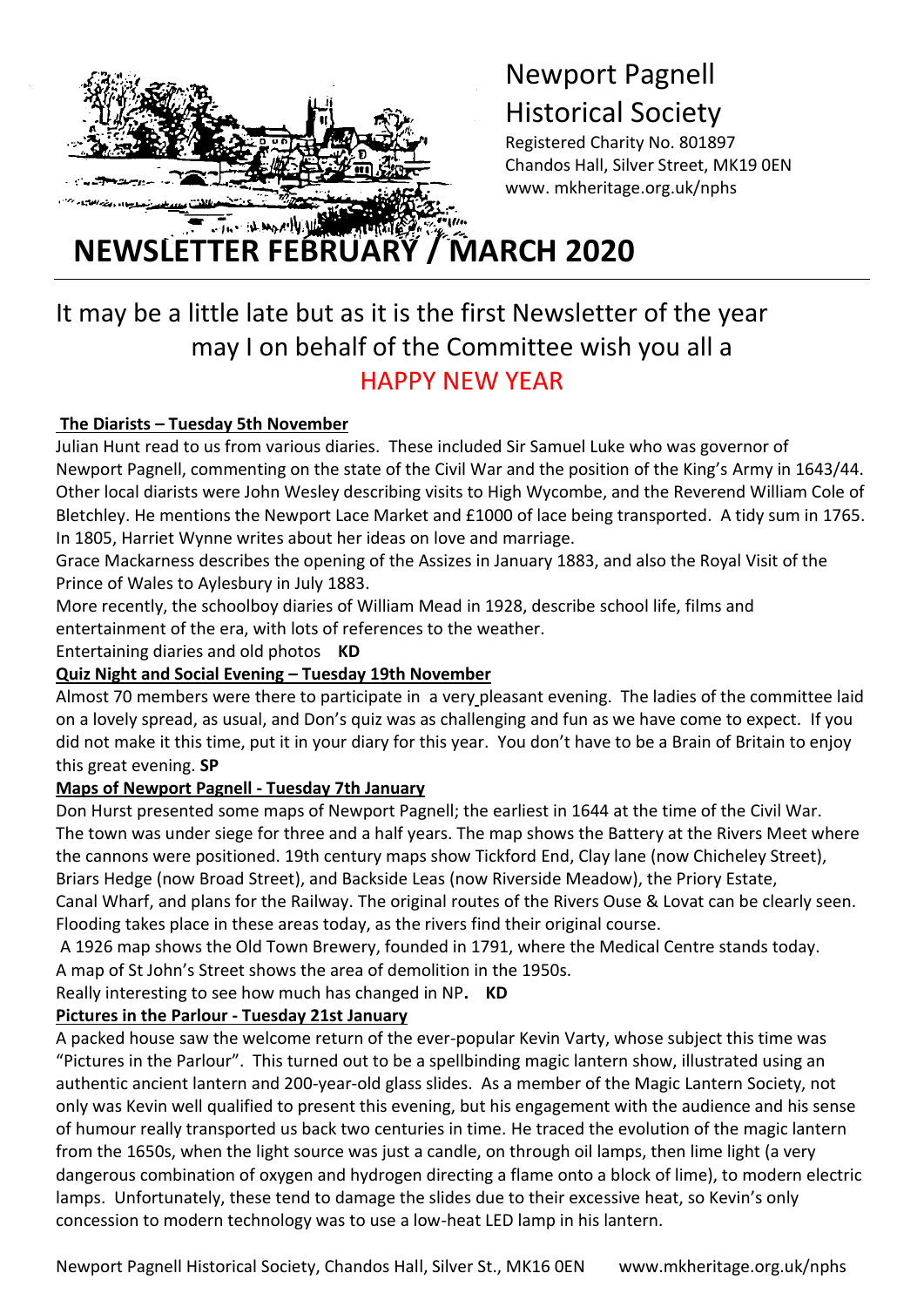Kevin explained that early slide shows concentrated on the three E's – Education, Enlightenment and Entertainment. Many sets of slides told a complete story, often with a moral such as the evils of drink. Others were designed to be scary, humorous or simply beautiful. The pinnacle of slide production was achieving the illusion of movement, either by slipping one slide behind another, or by mechanical means, or by kaleidoscopes. Bearing in mind that the glass slides were only 3 inches in diameter and were hand painted, the detail and craftsmanship involved were truly amazing.

Fittingly, the show ended with a slide of a flickering candle, which slowly dimmed before disappearing. **RP**

#### **MESSAGE FROM CAROL AND SUE**

They would like to thank all those Members who kindly donate prizes for the Raffle which is held each meeting. Due to their generosity all the money raised can then go into the Society coffers. Without them we would have to purchase the prizes. The raffle money along with your entrance fee, helps to pay for the hall and speakers.

**\_\_\_\_\_\_\_\_\_\_\_\_\_\_\_\_\_\_\_\_\_\_\_\_\_\_\_\_\_\_\_\_\_\_\_\_\_\_\_\_\_\_\_\_\_\_\_\_\_\_\_\_\_\_\_\_\_\_\_\_\_\_\_\_\_\_\_\_\_\_\_\_\_\_\_\_\_\_\_\_\_\_\_\_\_\_\_**

**\_\_\_\_\_\_\_\_\_\_\_\_\_\_\_\_\_\_\_\_\_\_\_\_\_\_\_\_\_\_\_\_\_\_\_\_\_\_\_\_\_\_\_\_\_\_\_\_\_\_\_\_\_\_\_\_\_\_\_\_\_\_\_\_\_\_\_\_\_\_\_\_\_\_\_\_\_\_\_\_\_\_\_\_\_\_\_**

#### **MUSEUM AT CHANDOS HALL**

The theme for the next few months will be a Display of Artefacts that have been donated to the museum. These will be items not normally on show but purposely chosen by our Archivist, Don Hurst, for their historical interest.

**MUSEUM FIRST OPENS** Sunday 28th March 2pm – 4pm

During the closed period several small but important maintenance jobs have been carried out thanks to Stewart and Allen. These minor repairs, fixing lights, filling cracks, etc., keep the Museum in good shape. They deserve our thanks.

**MEMBERSHIP RENEWAL** As you are all aware, the Membership is renewed each January.

The cost remains the same as last year and Bill would appreciate being given the correct amount to speed up the collection. (£11 under 60. £9 over 60) He is delighted with the response so far. Remember you have until the end of March to pay, otherwise your name will be removed from the Membership list. Many Thanks.

**\_\_\_\_\_\_\_\_\_\_\_\_\_\_\_\_\_\_\_\_\_\_\_\_\_\_\_\_\_\_\_\_\_\_\_\_\_\_\_\_\_\_\_\_\_\_\_\_\_\_\_\_\_\_\_\_\_\_\_\_\_\_\_\_\_\_\_\_\_\_\_\_\_\_\_\_\_\_\_\_\_\_\_\_\_\_\_**

#### **FORTH COMING EVENTS**

| Tuesday 4th February  | <b>Bawdy Georgians</b>                 | Tom Jones              |
|-----------------------|----------------------------------------|------------------------|
| Tuesday 18th February | The Letters of Walter Croft WW1        | <b>Mark Steinhardt</b> |
| Tuesday 3rd March     | AGM                                    |                        |
| Tuesday 17th March    | Music and Memories of 1950's Childhood | Polly Feely            |
|                       |                                        |                        |

**AGM** Each year we request that one or two of members would consider joining our Committee. It is always good to have new faces with fresh ideas. If you think you could spare a little time, please think about putting your name forward at the AGM. In addition to this appeal that appeared in the last Newsletter, we will be looking for someone to fill the position of Honorary Secretary next year. Sadly, Brian Breacher is stepping down. **27th Jan. At this point we have a member interested.**

 $\_$  ,  $\_$  ,  $\_$  ,  $\_$  ,  $\_$  ,  $\_$  ,  $\_$  ,  $\_$  ,  $\_$  ,  $\_$  ,  $\_$  ,  $\_$  ,  $\_$  ,  $\_$  ,  $\_$  ,  $\_$  ,  $\_$  ,  $\_$  ,  $\_$  ,  $\_$  ,  $\_$  ,  $\_$  ,  $\_$  ,  $\_$  ,  $\_$  ,  $\_$  ,  $\_$  ,  $\_$  ,  $\_$  ,  $\_$  ,  $\_$  ,  $\_$  ,  $\_$  ,  $\_$  ,  $\_$  ,  $\_$  ,  $\_$  ,

#### p Group's Local Community



As you are aware we were chosen for one the local charities to benefit from this scheme. If you would like your monies to go to the Society please go the web site below and register or you can phone the number of the back of your Co-op receipt. [https://membership.coop.co.uk/new-registration.](https://localcommunityfund.newsweaver.com/CoopLocalCommunityFundPayment/1pnxt7wivca1qnjg425yec?email=true&a=5&p=3427636&t=2046029)

**\_\_\_\_\_\_\_\_\_\_\_\_\_\_\_\_\_\_\_\_\_\_\_\_\_\_\_\_\_\_\_\_\_\_\_\_\_\_\_\_\_\_\_\_\_\_\_\_\_\_\_\_\_\_\_\_\_\_\_\_\_\_\_\_\_\_\_\_\_\_\_\_\_\_\_\_\_\_\_\_\_\_\_\_\_\_\_**